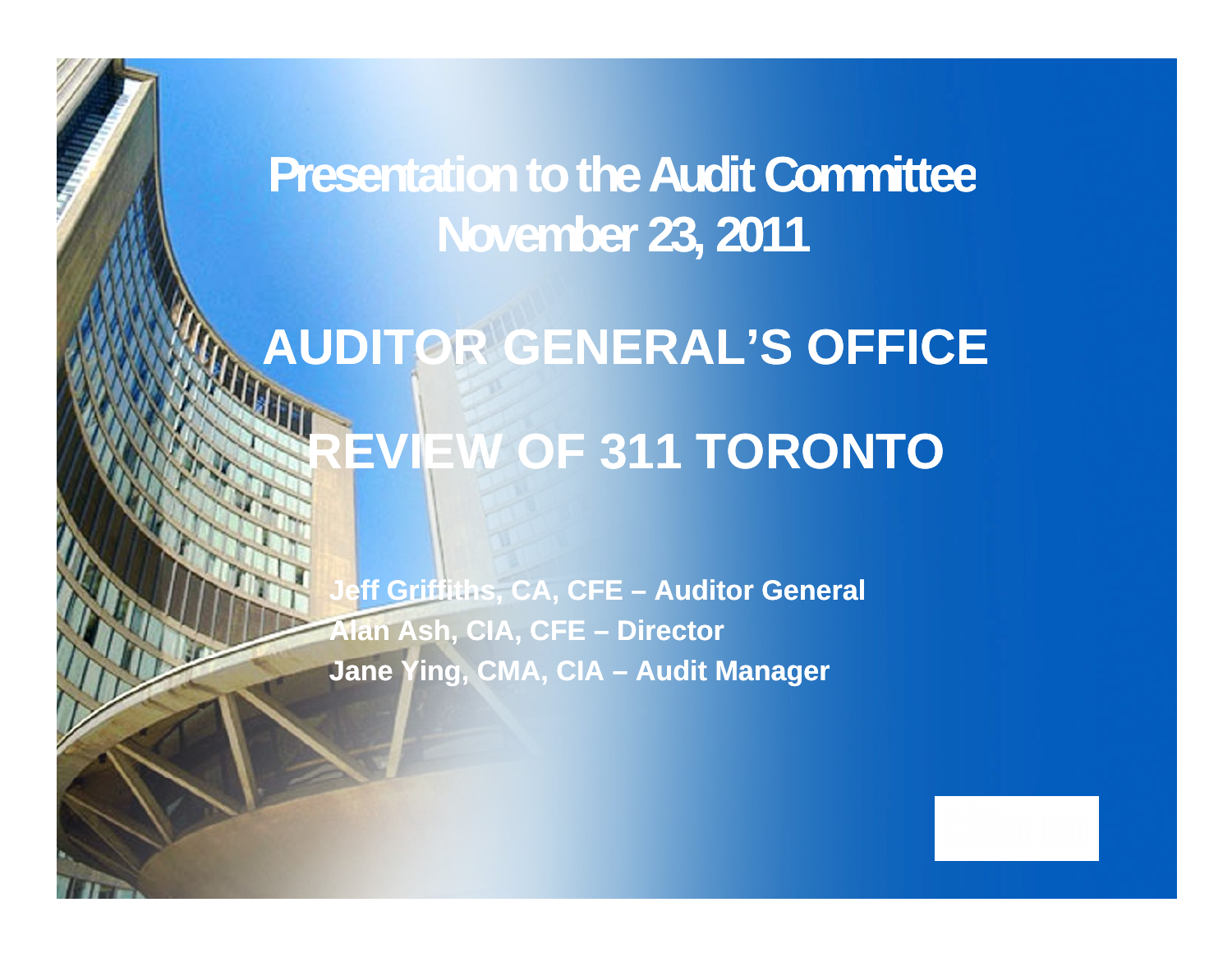

### **Presentation Outline**

- Audit Objective
- Benchmarking
- Background
- Key Findings
- Conclusion
- Next Steps

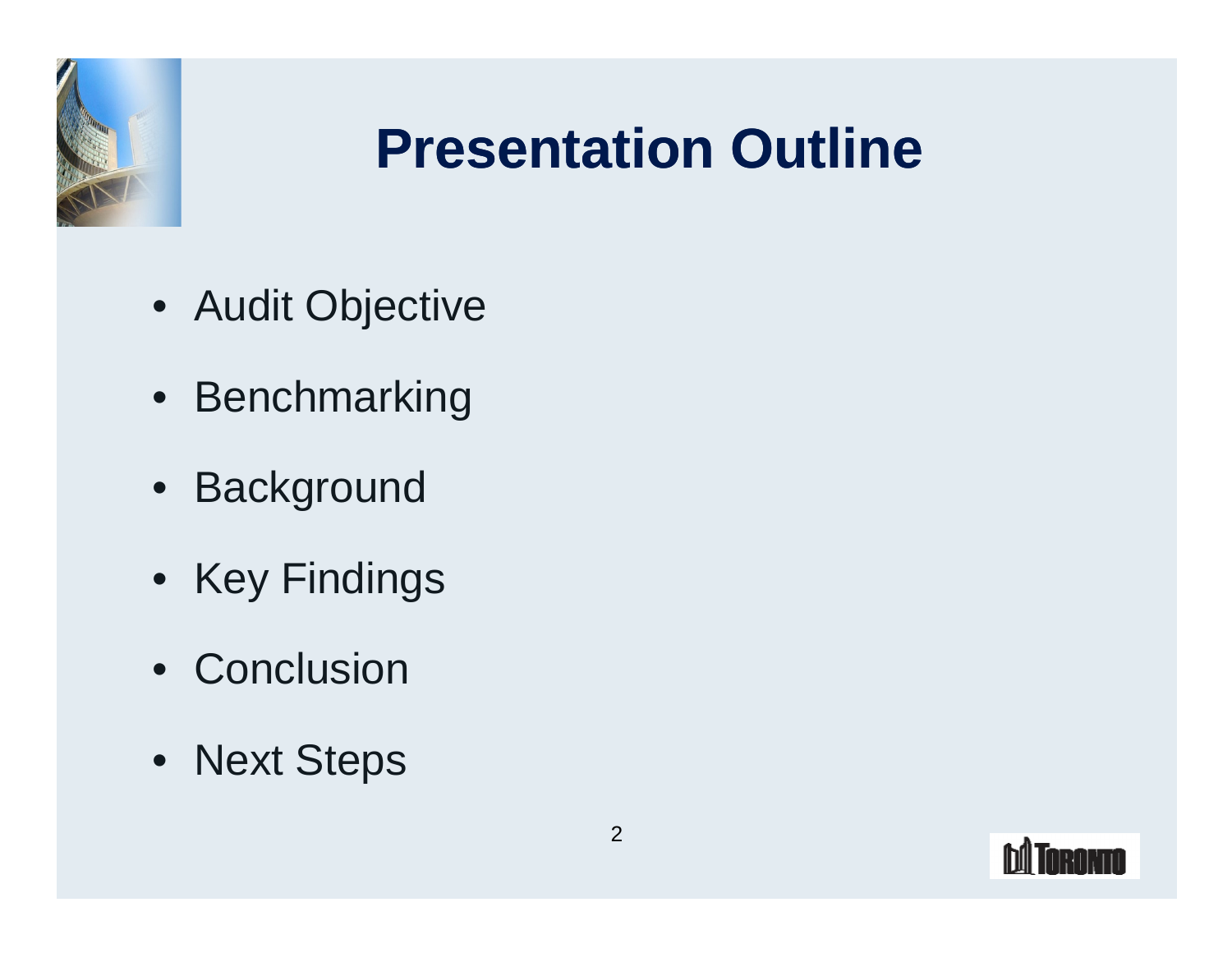

#### **Audit Objective and Benchmarking**

- Auditor General 2011 work plan
- To assess the operating effectiveness and efficiency of 311 Toronto
- Benchmarking with four other 311 operations New York San Francisco **San Francisco Antiche anno 1999 Calgary Calgary Calgary Calgary Calgary Calgary Calgary Calgary Calgary Ottawa** *Container and Container and Container and Container and Container and Container and Container and Container*

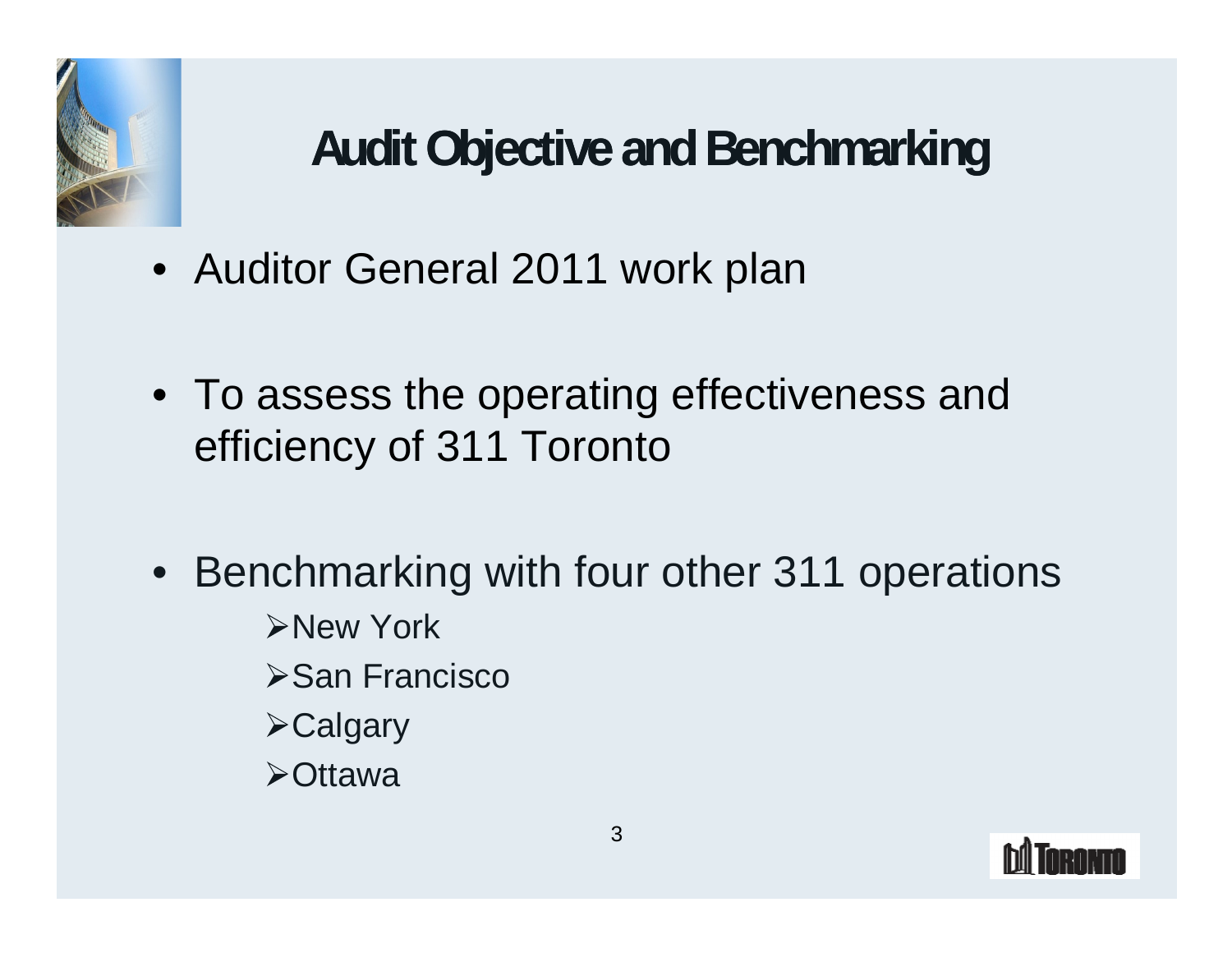

#### **BACKGROUND**

- \$36 million capital funding and 5 years of planning the contract of the contract of the contract of the contract of the contract of the contract of the contract of the contract of the contract of the contract of the contract of the contract of the contract of the c
- City launched 311 Toronto in September 2009
- 188 staff members (March 2011)
- 2011 operating budget at \$19 million

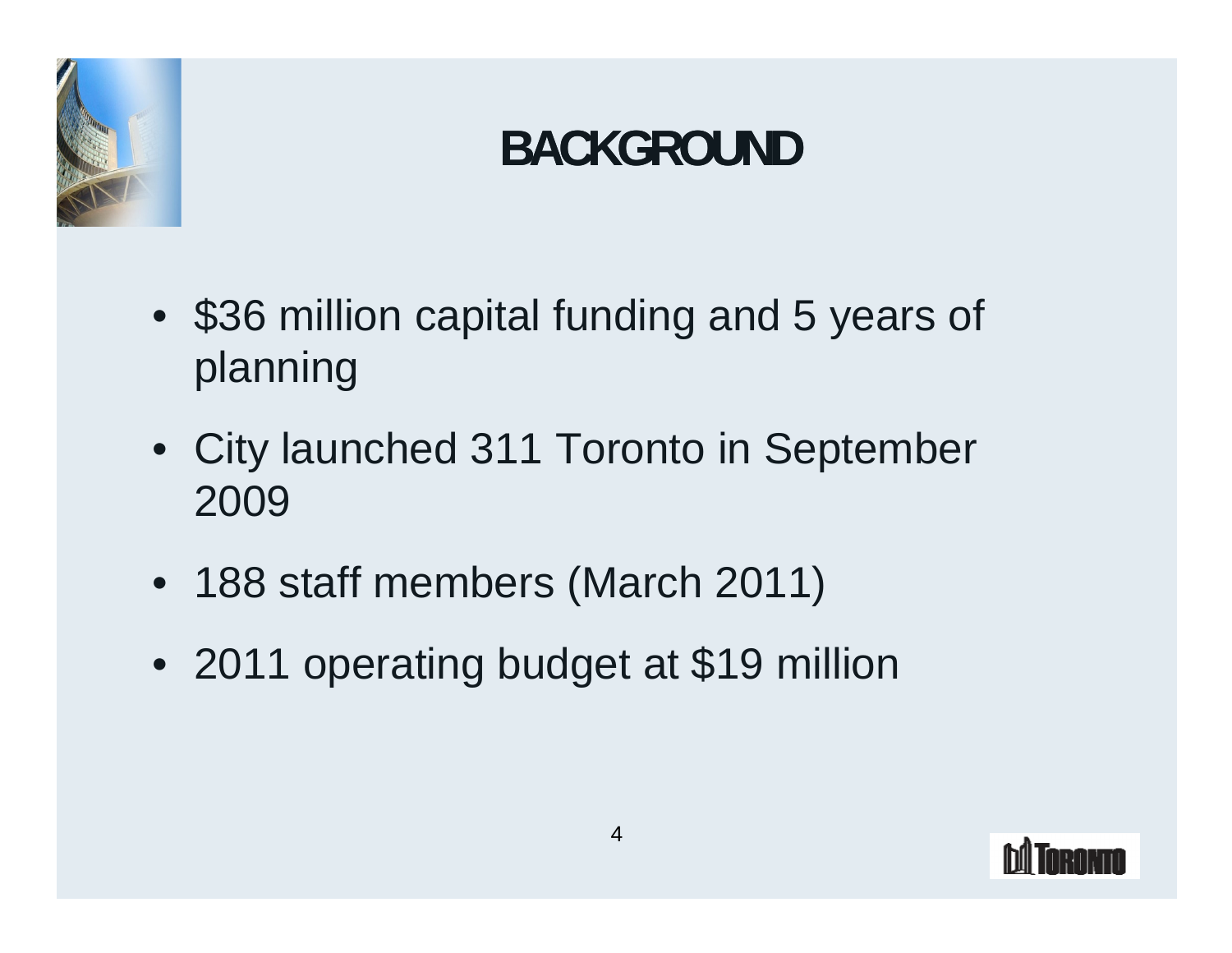

#### **BACKGROUND(continued)**

- Receives approximately 100,000 calls per month
- Answers general enquiries
- Creates service requests for five divisions

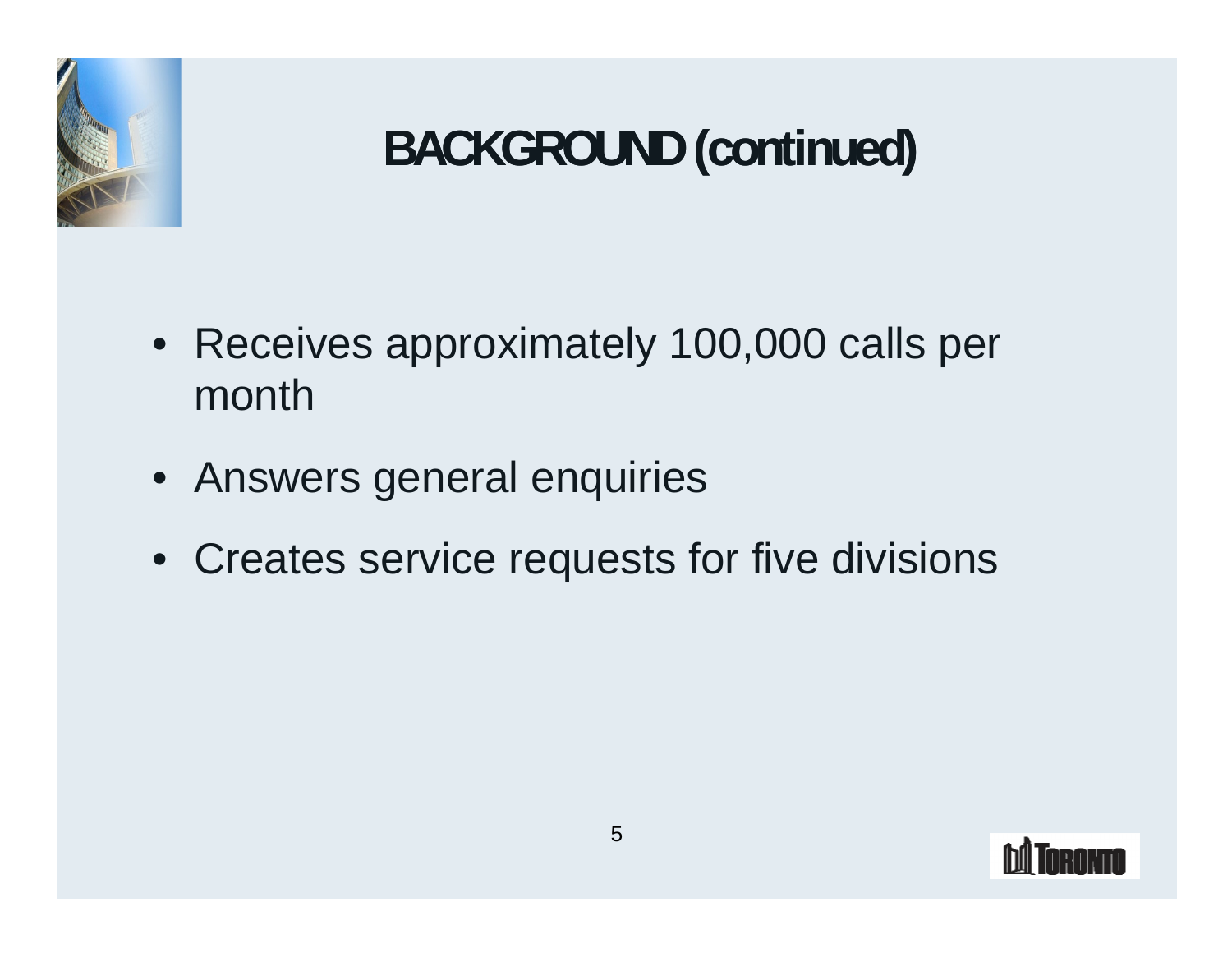

#### **KeyFindings**

March 2011 daily call response statistics:

- On average 1 in 5 calls was not answered
- 1 in 10 calls waited longer than 3 minutes before being connected to an agent

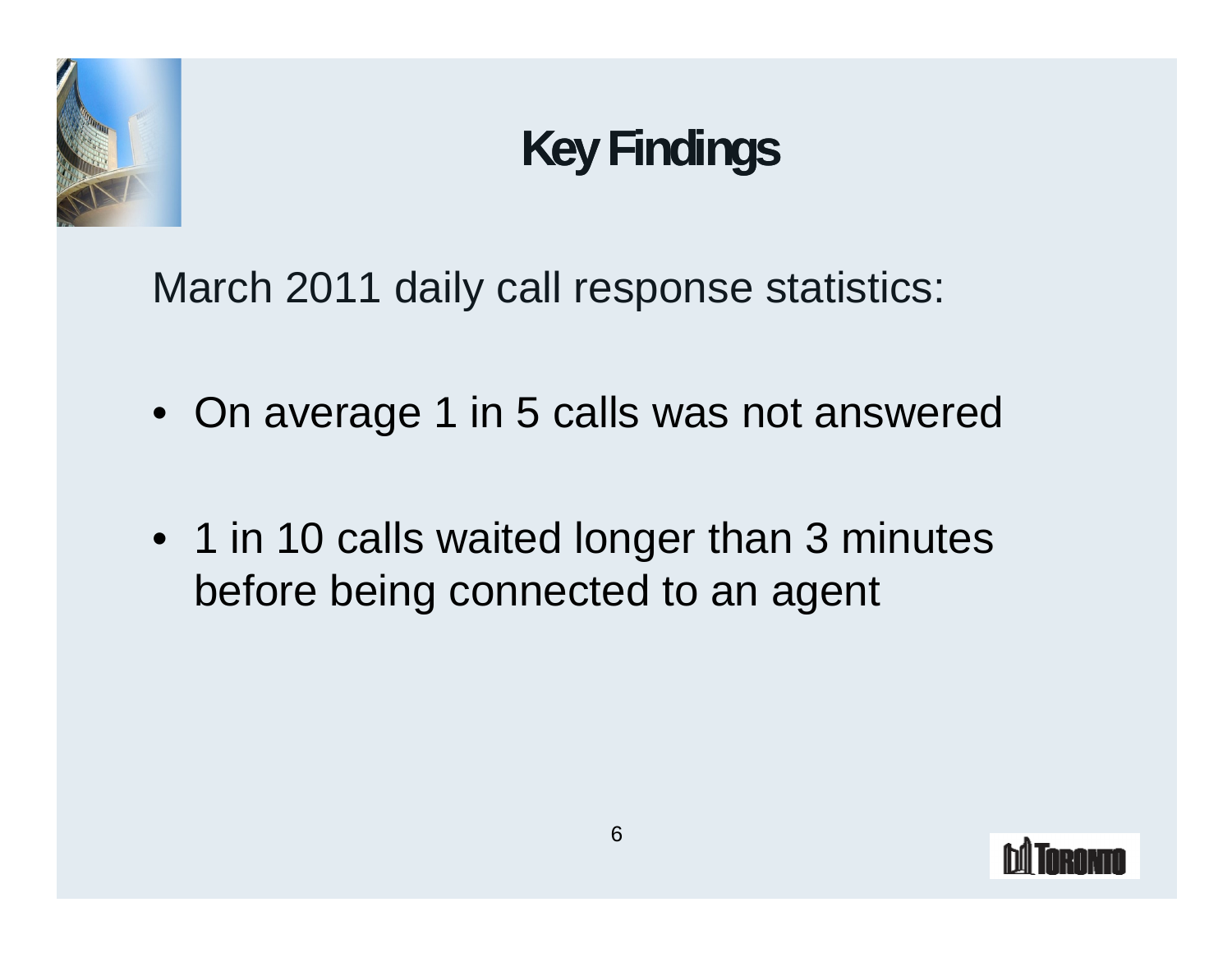

Comparisons with other 311s:

- 311 Toronto has relatively more staff
- Higher percentage of calls not answered

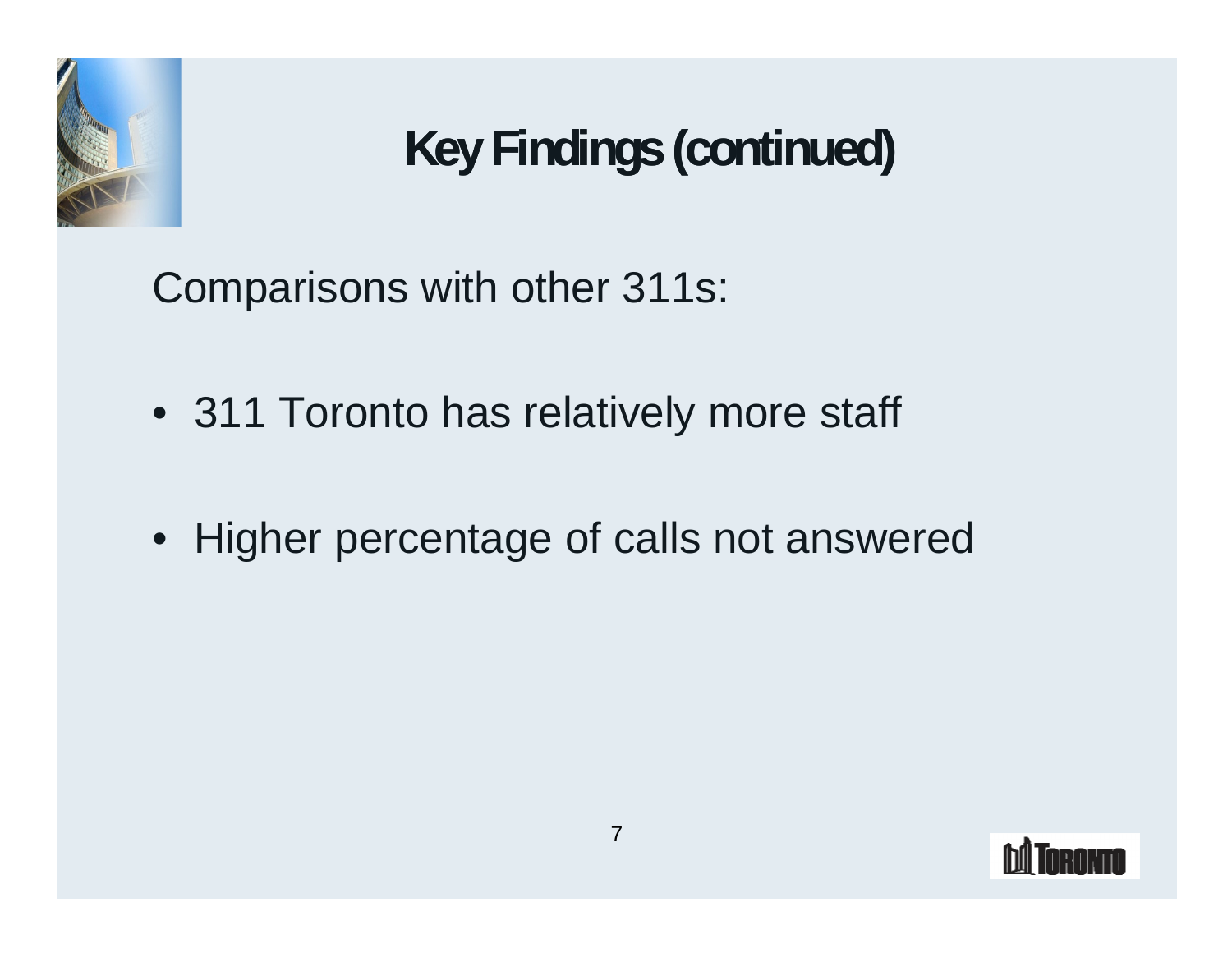

Factors affecting call response time:

- Varying staff performance levels
- High absenteeism rate
- Existing monitoring system
- Early implementation stage

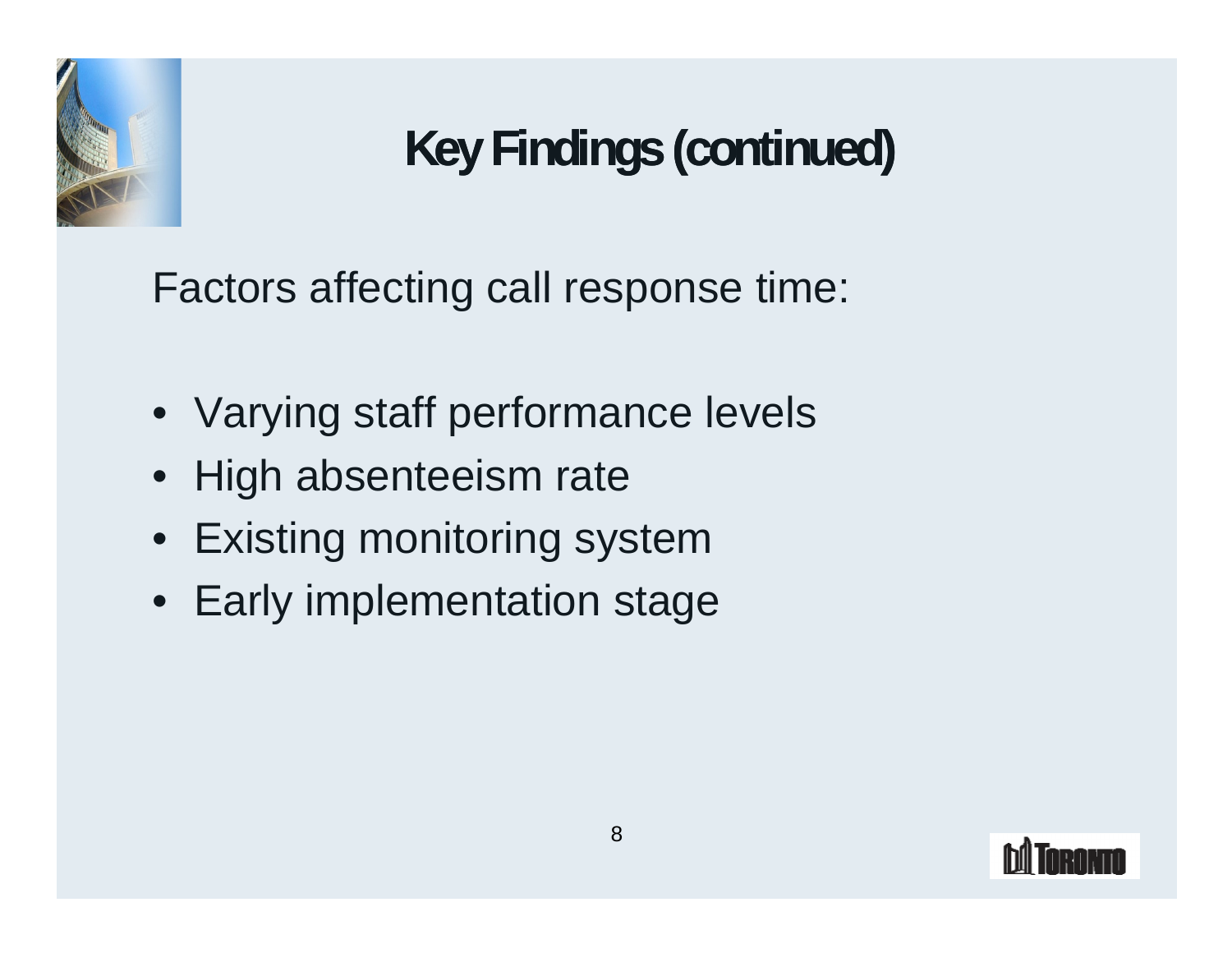

Varying staff performance levels:

- Over 50% of staff did not meet daily call target
- Staff who answered fewer calls had numerous 5-20 minute gaps between calls
- Recognize some gaps are expected

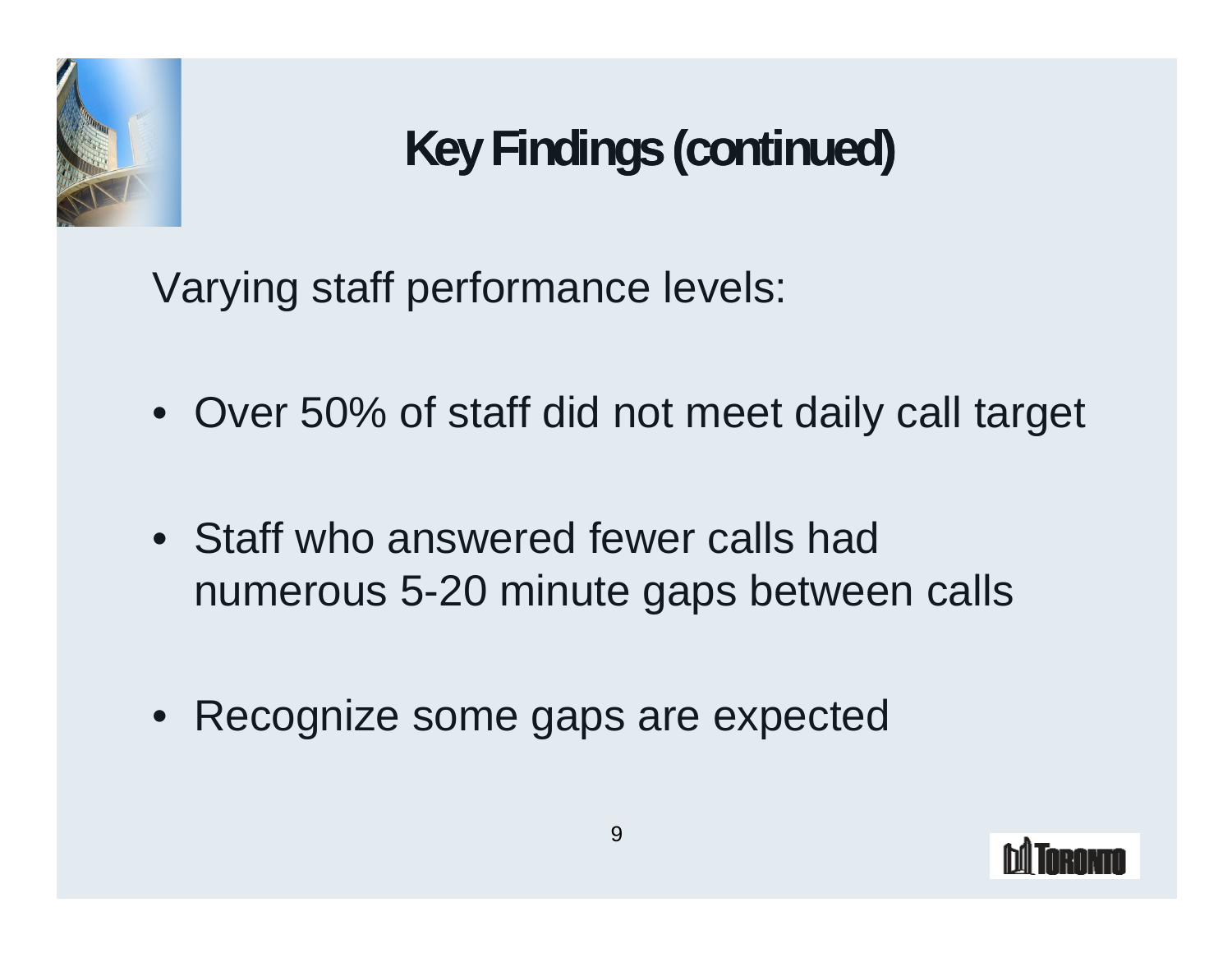

January to March 2011 Absenteeism Rate:

- On average 12% of staff were absent due to sickness or other unplanned reasons
- Average 16.8 days per staff per year for unplanned absence

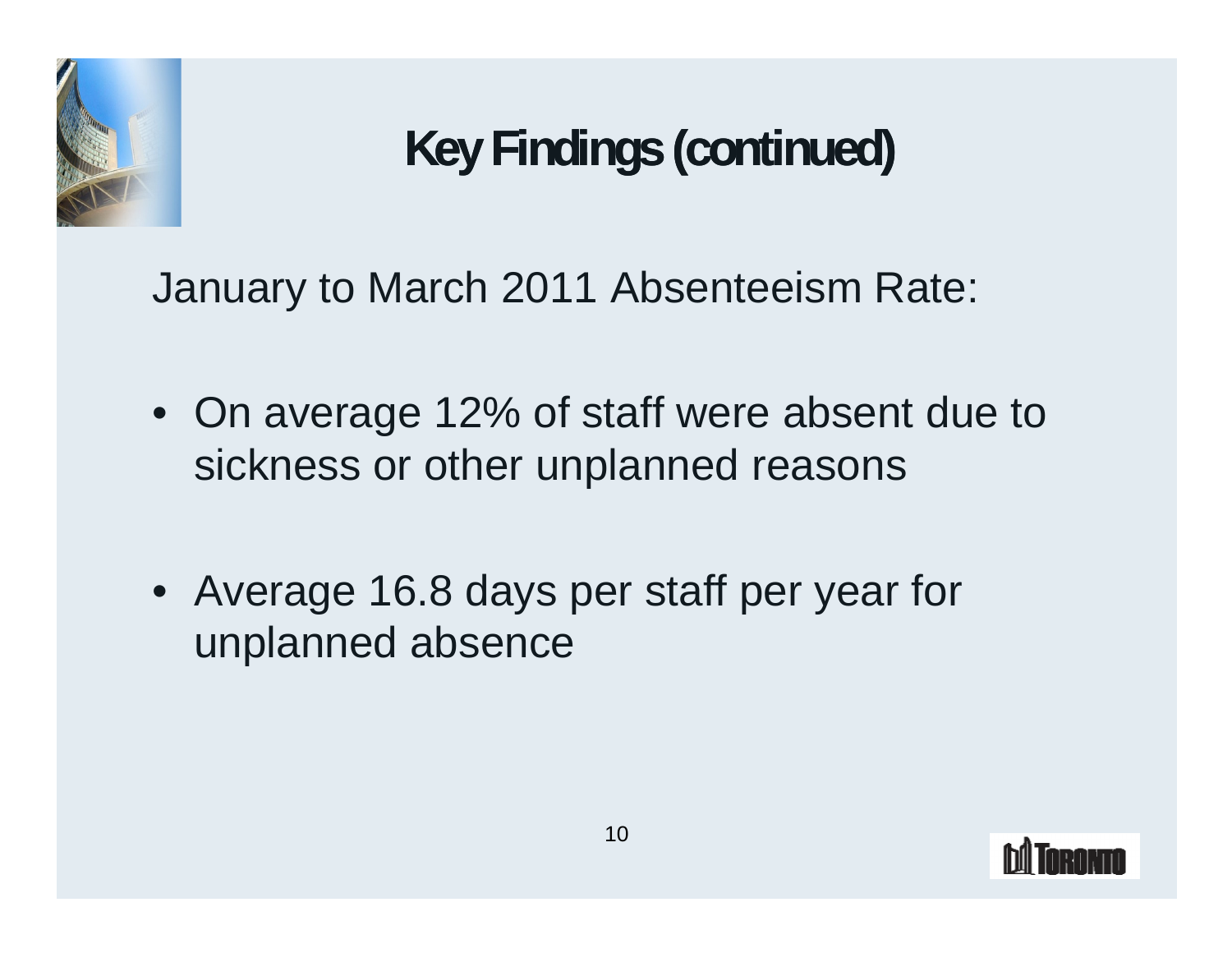

- Monitoring system for both quality and quantity
- Early implementation stage

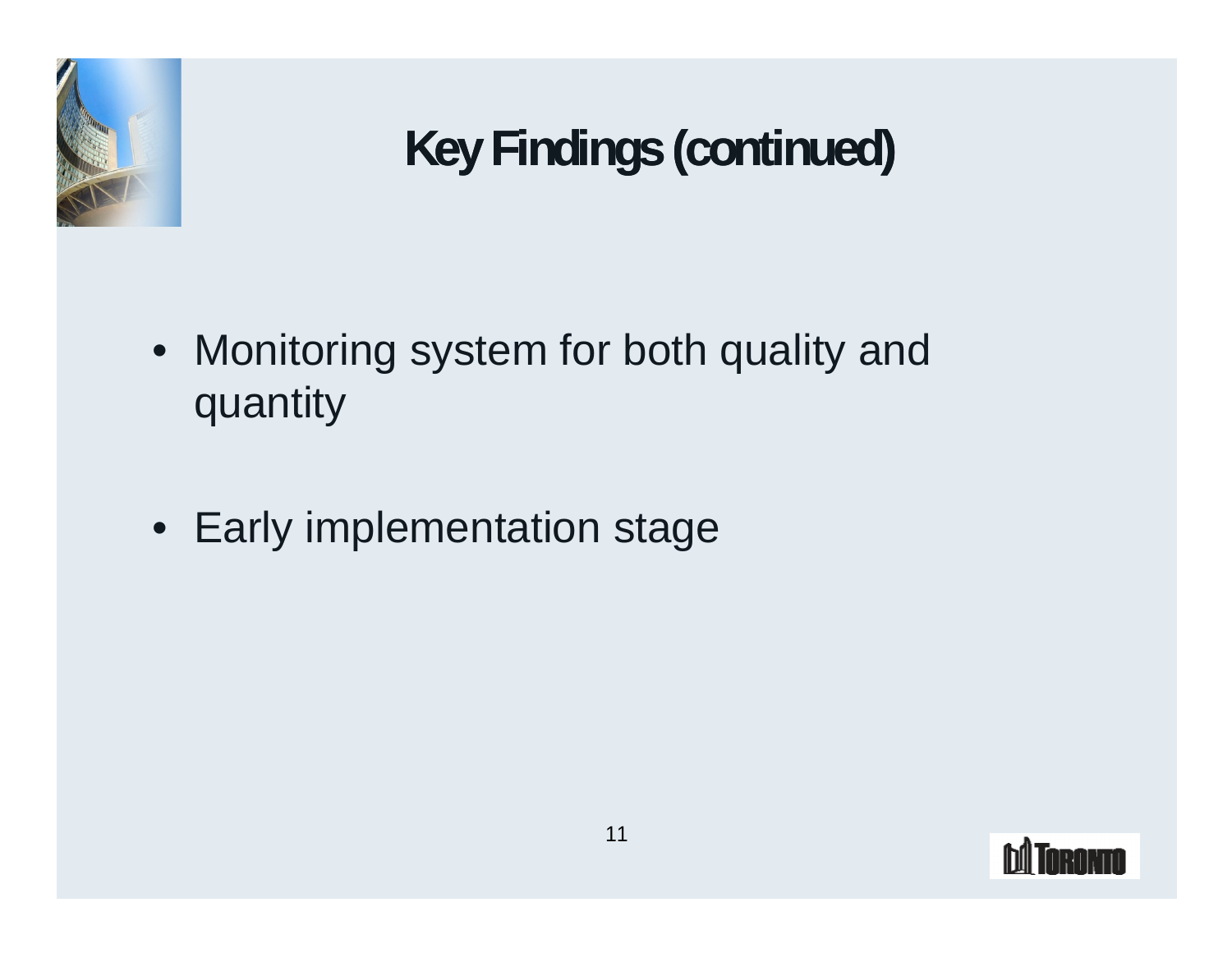

Processing of service requests can be improved:

- Business process review of 3 divisional call centres
- Improve clarity of service request status information

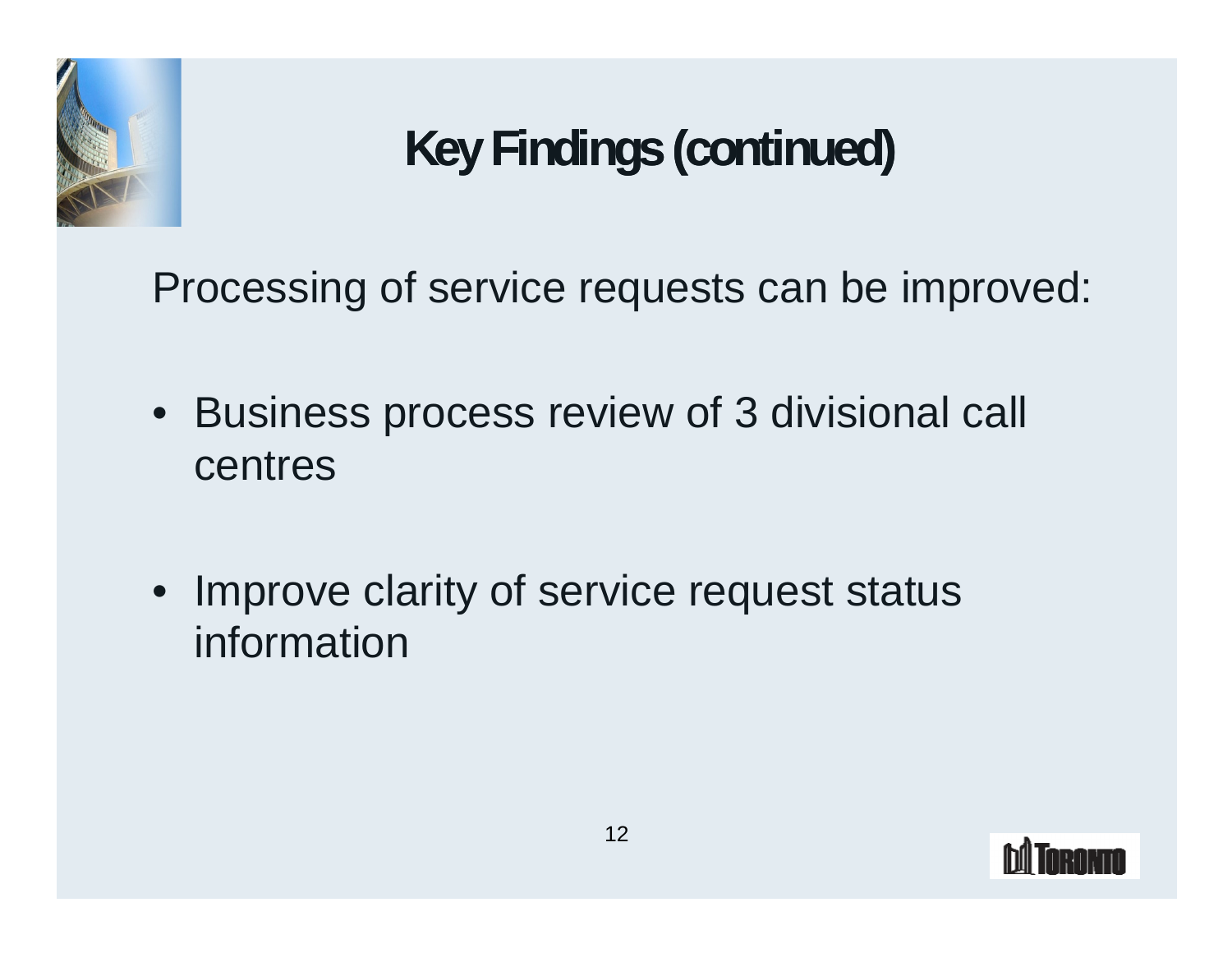

Cost saving opportunities:

- Better alignment of call volume with staff level
- Review of IT resources
- Use of telephone self-serve technologies

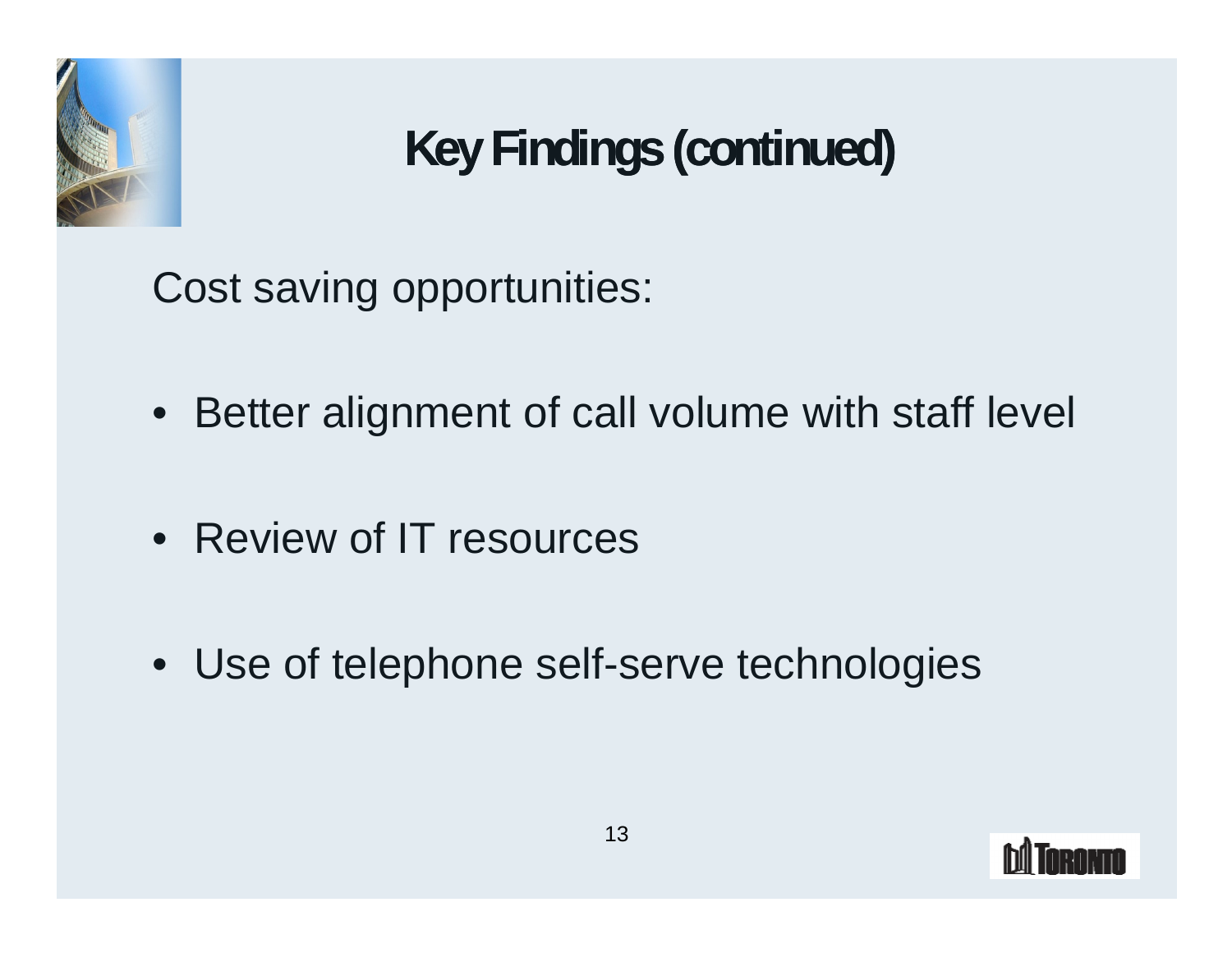

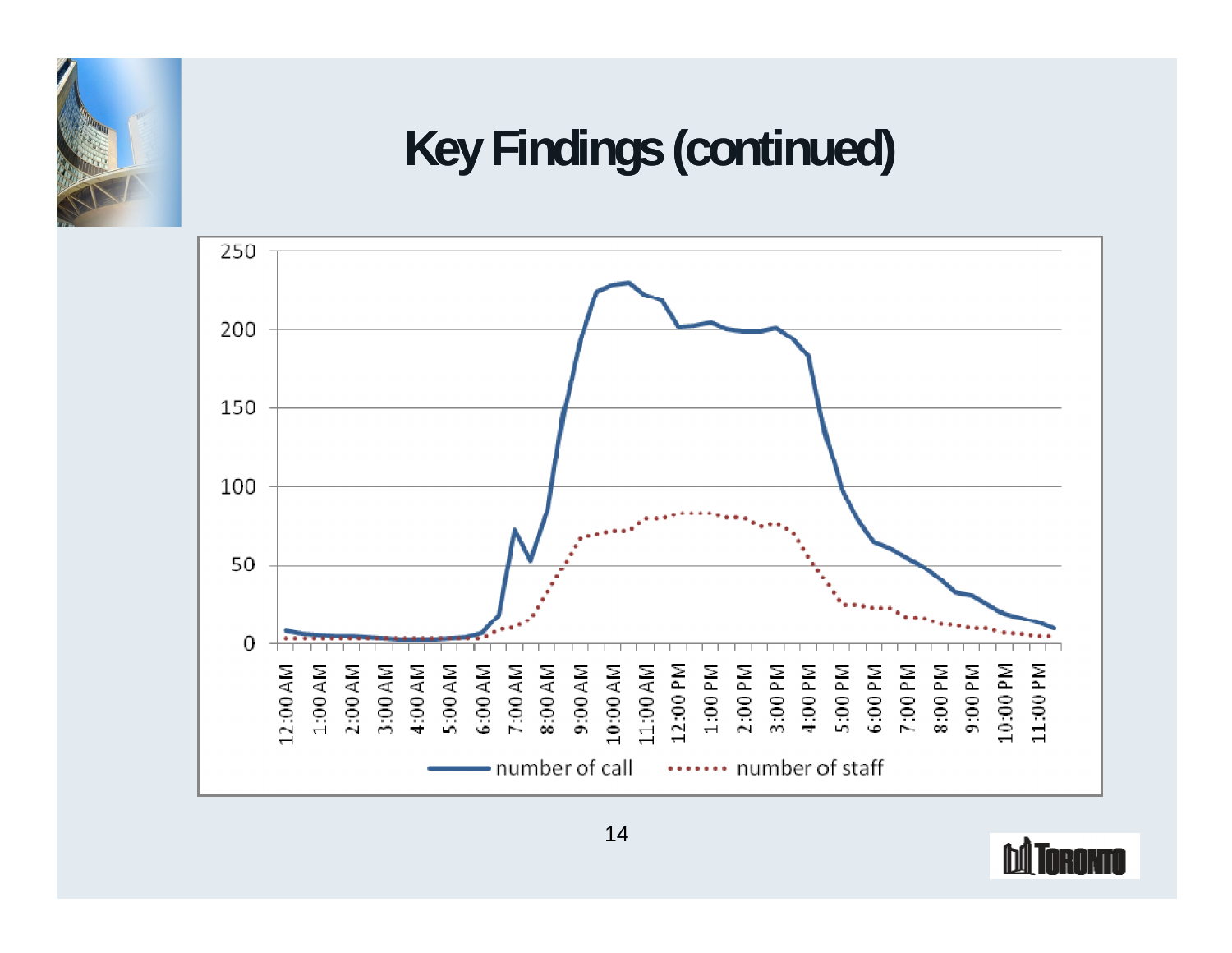

Other issues

- Council approved \$4.9 million in 2005 for PF&R for divisional preparedness for 311
- As of September 2011, approximately \$1.4 million remained unspent

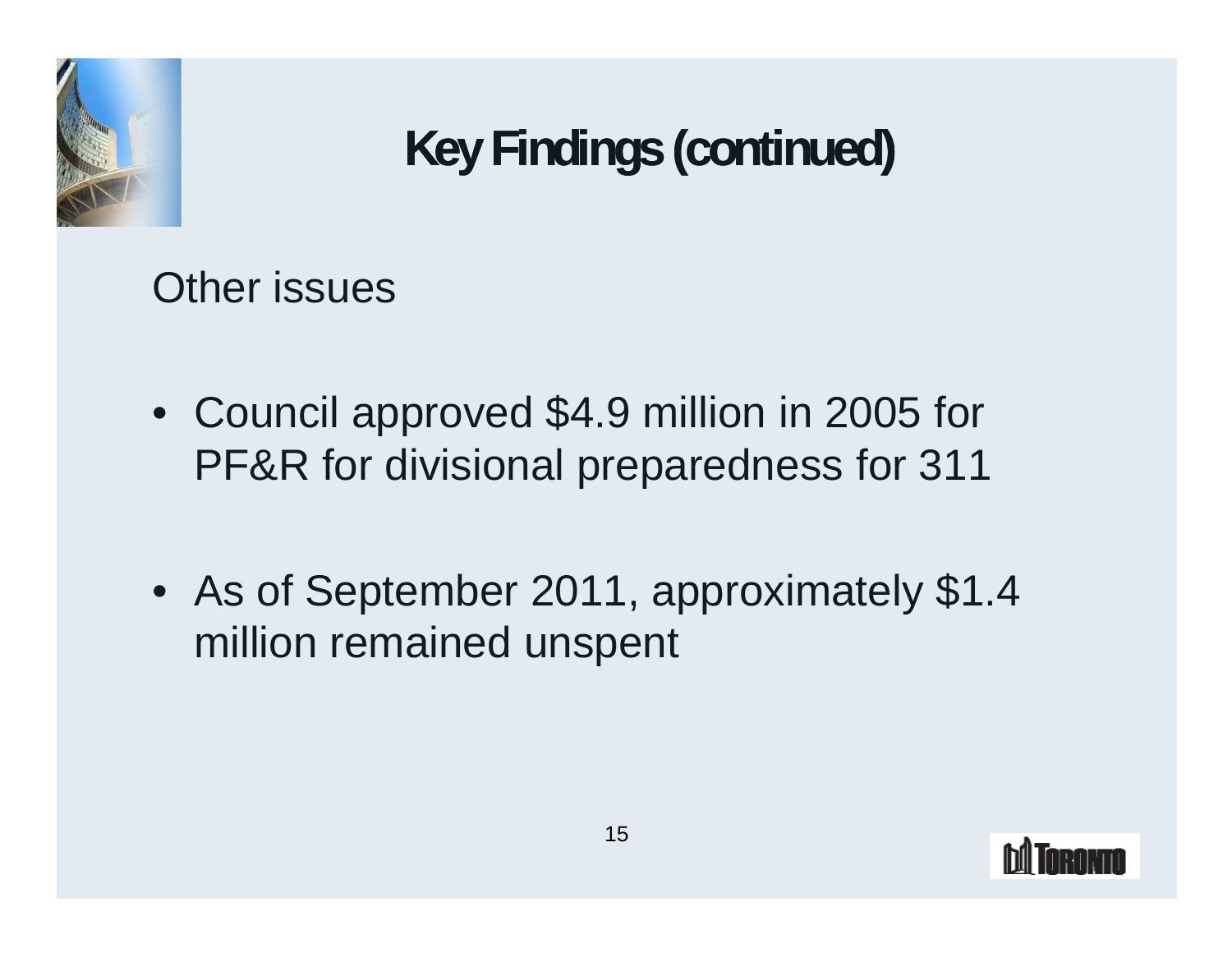

### **Conclusion**

• 311 Toronto improves customer services

• Report provides 12 recommendations

• Management agrees with recommendations and has already taken actions

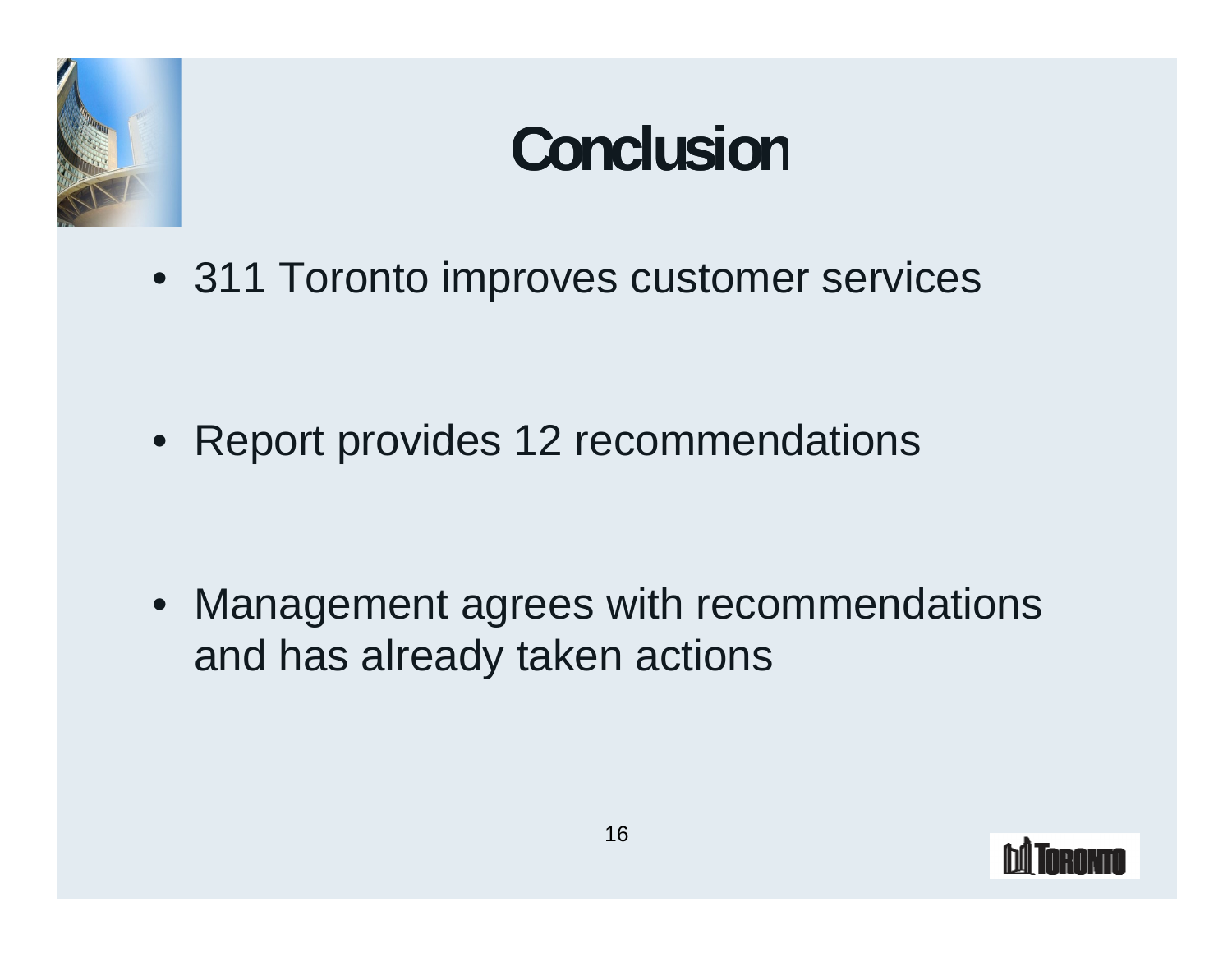

## **Conclusion(continued)**

- Focus of 311 should be on answering more calls and shortening call wait time
- Improving performance and addressing absenteeism rate